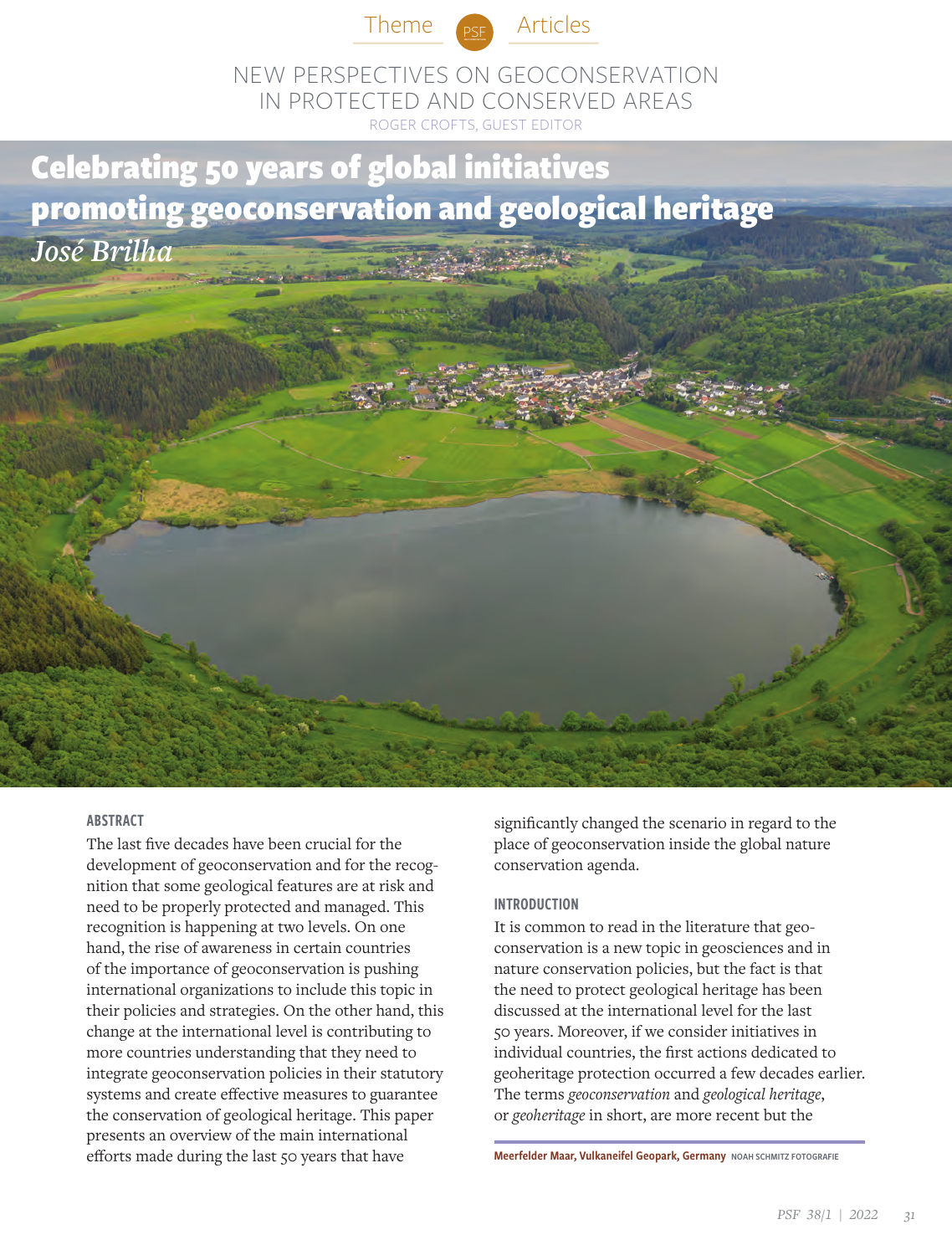recognition that exceptional geological features need to be preserved is not new (Burek and Prosser 2008; Larwood et al. 2013).

This paper presents an overview of the most significant initiatives related to geoconservation and

geoheritage that have happened at the international level since the 1970s (Figure 1). During this period, the United Nations Educational, Scientific and Cultural Organization (UNESCO), the International Union of Geological Sciences (IUGS), and the International Union for Conservation of Nature

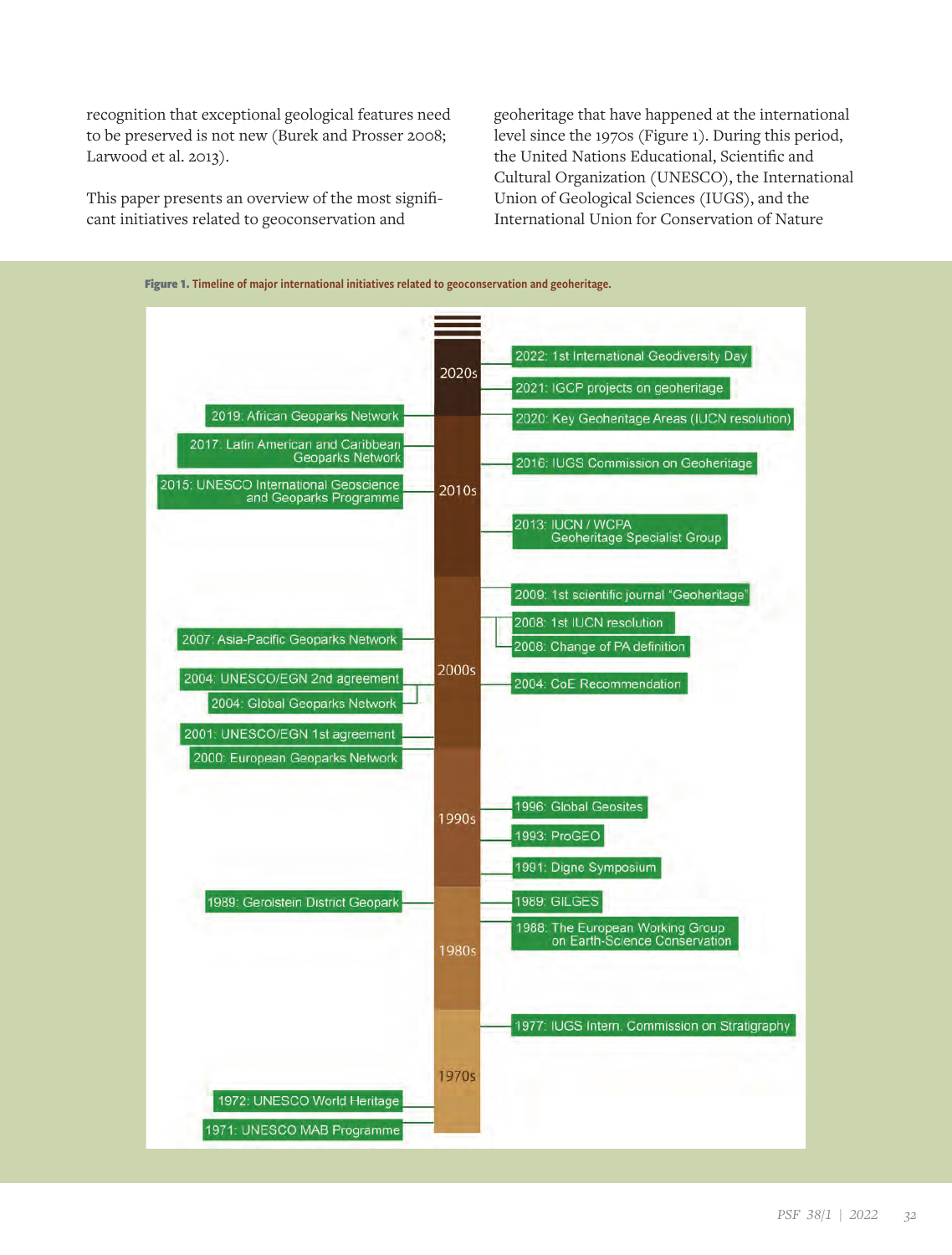(IUCN) were the most relevant organizations for the promotion of geoconservation. The activity done under the scope of these bodies was determinative for the development of effective geoconservation actions at the national and local levels. This is clear, for instance, in the increasing number of geological sites properly managed in many countries included in UNESCO's World Heritage List or in UNESCO's Global Geoparks system.

# THE 1970s: THE FIRST UNESCO AND IUGS INITIATIVES

In 1968, UNESCO held "The Intergovernmental Conference of Experts on the Scientific Basis for Rational Use and Conservation of the Resources of the Biosphere," later known as the "Biosphere Conference." This conference was the trigger for the preparation and approval in 1971 of the Man and the Biosphere Program (MAB) as an intergovernmental scientific program aiming for the establishment of a scientific basis for the improvement of relationships between people and their environments. Since that time, 727 sites in 131 countries have become members of the World Network of Biosphere Reserves. MAB does not address directly geoheritage, but it is implicit that geodiversity plays a crucial role on the biosphere. More recently, some biosphere reserve managers have recognized the importance of geodiversity and geoheritage and are including these topics in their management plans (Monge-Ganuzas et al. 2018).

Much more relevant for geoconservation was the adoption in 1972 of UNESCO's Convention Concerning the Protection of the World Cultural and Natural Heritage. This convention allows state parties to nominate properties of cultural and/or natural value considered to be of "Outstanding Universal Value" (OUV) for inscription onto the World Heritage List. The aim is to assure permanent protection of properties that have exceptional cultural and/ or natural significance. The OUV recognition is based, besides other requirements, on evidence that a certain property fulfills at least one of the ten criteria (six for cultural values and four for natural values). Although criterion viii does not use the term geoheritage, its explanation does not leave any doubts about its direct relation to geological heritage. Sites designated under this criterion must be

outstanding examples representing major stages of earth's history, including the record of life, significant on-going geological processes in the development of landforms, or significant geomorphic or physiographic features (<http://whc.unesco.org/en/criteria/>).

In addition to this criterion, there is also criterion vii that can be applied to geoheritage with high scenic value. Sites designated under this criterion must

contain superlative natural phenomena or areas of exceptional natural beauty and aesthetic importance.

In 1978, three properties were recognized for their geoheritage (among other criteria): the Galápagos Islands (Ecuador), Nahanni National Park (Canada), and Yellowstone National Park (USA). This was the first year that properties were nominated by UNESCO as World Heritage. The first property to be recognized by UNESCO as World Heritage exclusively for its geoheritage was Hawaii Volcanoes National Park (USA) in 1987, 15 years after the establishment of the convention. As of September 2021, 1,154 properties from 167 countries are included in the World Heritage List, 897 due to their cultural value (78%), 218 due to natural value (19%), and 39 with both values (3%). Out of the 218 natural properties, there are 93 properties under criterion viii located in 51 countries. Of these, 21 are sites where geoheritage is the only reason for their recognition as World Heritage. When state parties nominate a certain property, they commit to assure its proper management. So, not only does the World Heritage Convention recognize the importance of geoheritage, it also indirectly assures that this geoheritage is protected and well managed by state parties. Mc Keever and Narbonne (2021) present an updated perspective about the representation of geological sites in the World Heritage List and define 11 geological themes to guide the application of criterion viii and the preparation of new nominations by state parties.

The IUGS's International Commission on Stratigraphy has been identifying Global Boundary Stratotype Section and Points (GSSPs) since 1977. These are the best localities worldwide to serve as standards for the divisions of Earth's time scale. Each locality is selected after a detailed scientific analysis made by experts working under one of the 17 subcommissions. In September 2021, there are 75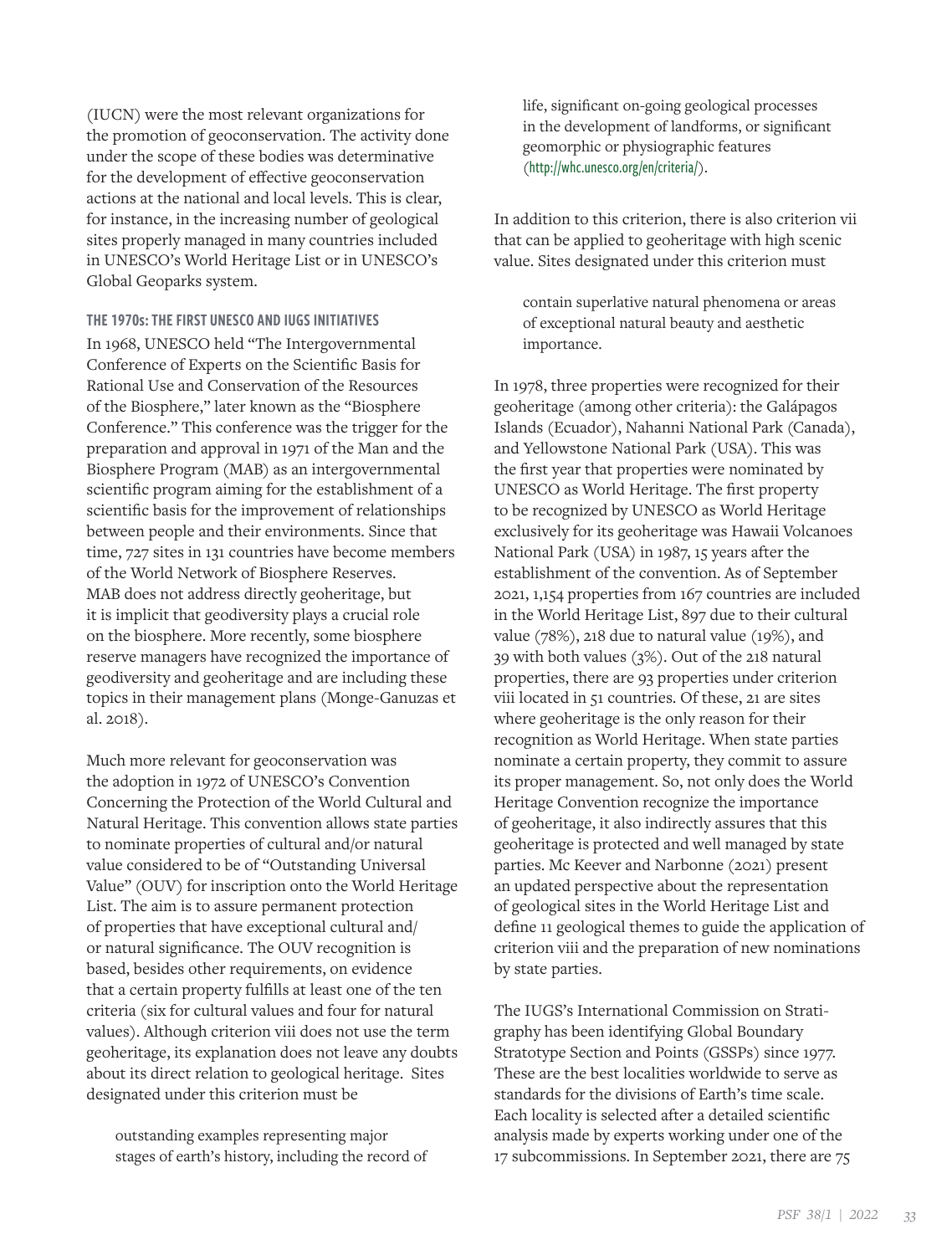GSSPs ratified by IUGS, each one corresponding to a geosite of top international scientific significance (<https://stratigraphy.org/gssps/>). New GSSPs are still under evaluation.

THE 1980s: THE DAWN OF INTERNATIONAL INVENTORIES We have to wait until the last years of the 1980s to see further advances in international activity related to geoconservation. In 1988, the European Working Group on Earth Science Conservation was created. It was an outcome of the first international workshop on the topic, held at Leersum, The Netherlands. It brought together 12 geoconservationists from Austria, Denmark, Finland, Great Britain, Ireland, Norway, and The Netherlands (Black 1991). Two more workshops were held in 1989 at Bregenz, Austria, and in 1990 at Lom, Norway, with participants also from Belgium, France, and Switzerland.

This was also the decade where the word *geopark* was used for the first time (Frey 2012). In 1989, Gerolstein District Geopark (Germany) was established with three main aims: (i) protect geosites, particularly fossil sites; (ii) foster geotourism; and (iii) promote local economic development. This geopark was created by the Eifelverein, a large outdoors group, after the development in 1986 of a first set of geotourism activities. Gerolstein District Geopark was enlarged in 2000 to become Vulkaneifel Geopark, one of the four founding members of the European Geoparks Network that are presented below.

The difficulty of getting more geological sites represented in the World Heritage List highlighted the lack of an international inventory of sites with high relevance. Therefore, in December 1989 during the 13th session of UNESCO's World Heritage Committee, a first version of a "global indicative list of geological and fossil sites which have the potential to meet World Heritage criteria" (UNESCO 1989) was presented. This initiative was the result of a request made by the World Heritage Bureau (during the 12th session in June 1988) in which it was stated that IUCN (which is responsible for reviewing nominations of natural areas) "needed specialist advice to evaluate properties nominated under natural criterion (i) (the earth's evolutionary history) or criterion (ii) (ongoing geological processes)." This preliminary Global Indicative List of Geological Sites (GILGES) was prepared by J.W. Cowie (chair of the IUGS Commission on Stratigraphy), taking into

account mainly the integrity criterion. The list was circulated to more than 150 experts worldwide for their comments in order to achieve a final version to be approved by the bureau at the 14th session of the World Heritage Committee in June 1990. The aim was that "on the basis of this list, State Parties will be invited to nominate sites thereon and IUCN will have the possibility of consulting with IGCP [UNESCO's International Geoscience Program] and the IUGS for their evaluation." This work was the output of the Working Group on Geological and Palaeobiological Sites or Geotopes, a joint cooperative project constituted by the World Heritage Secretariat of the Division of Ecological Sciences of UNESCO, IUGS, IGCP, and IUCN.

# THE 1990s: THE GATHERING OF A COMMUNITY

This decade starts with the continuation of the initiatives related to GILGES. During the 14th session of the bureau (June 1990) it was decided to organize a meeting in October 1990 with a task force of experts mainly from Africa, Asia, and Latin America, because it was recognized that the preliminary list was unbalanced with a higher representation of sites from Europe and Australia, and also because many of the 150 geologists queried did not answer at that time (UNESCO 1990). References to GILGES slowly disappeared from UNESCO documents after 1990. It seems that the efforts made by the geological community at that time changed from the preparation of a such a list to more comprehensive work in order to promote an update to the criteria to nominate geological sites as World Heritage. In fact, at its 17th session (June 1993) the bureau decided to include the proposals presented by the Working Group on Geological and Palaeobiological Sites or Geotopes in the World Heritage Guidelines.

In November 1993, a report by J.W. Cowie finally brought some light to the work done during the previous years. This report presents about 300 sites worldwide that have "sufficient global universal outstanding value" to qualify as World Heritage. Cowie cautioned that this updated GILGES "is not definitive and must be subject to revision" and "is an open-ended list and its improvement can be made by deletions as well as additions" (Cowie 1993). Besides the recommendations to IUCN concerning World Heritage and the preparation of GILGES, the Working Group on Geological and Palaeobiological Sites or Geotopes was also engaged in setting up a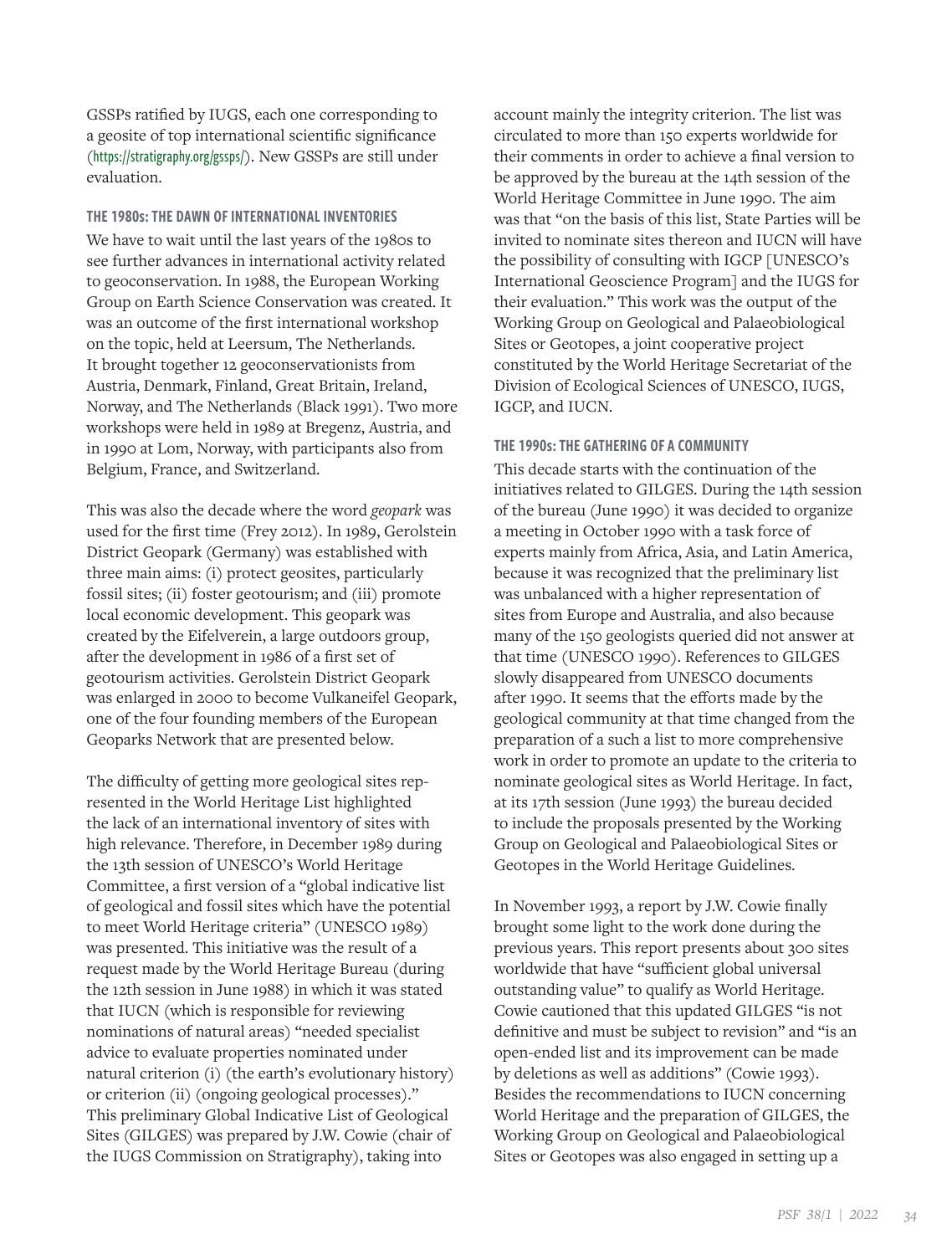"New Global Database of Geological Sites (IUGS GEOSITES)" in the IUGS secretariat in Trondheim, Norway.

Based on the GILGES experience, in 1996 IUGS (under the auspices of UNESCO) created the Global Geosites Project, aiming to develop an inventory of geosites with worldwide scientific importance, run by the Global Geosites Working Group (GGWG). However, this project was closed by IUGS in 2003 without achieving its main goals.

Meanwhile, two other events must be underlined in the history of the first half of the 1990s, both related to the European Working Group on Earth Science Conservation mentioned above. After the first meetings organized by this working group, the 1st International Symposium on the Conservation of the Geological Heritage, held in Digne-les-Bains,France, in 1991, constituted a landmark on geoconservation and was a sign of a prospering international community. This working group evolved in 1993 to become ProGEO–The European Association for the Conservation of the Geological Heritage, a decision approved in its first General Assembly held in Mitwitz-Cologne, Germany. ProGEO was the first non-governmental organization (NGO) fully dedicated to the promotion of geoheritage and geoconservation, based on the work done in European countries by its national groups. In spite of the closing of the IUGS Global Geosites Project mentioned above, ProGEO kept working in European countries using the methods and principles set for Global Geosites (Wimbledon and Smith-Meyer 2012).

#### THE 2000s: THE GEOPARKS' BOOM

This decade is characterized by the popularization of the geopark concept and its spreading around the world. In 2000, the Geological Reserve of Haute-Provence (France), the Petrified Forest of Lesvos (Greece), the Geopark Vulkaneifel (Germany), and the Maestrazgo Cultural Park (Spain) jointly created the European Geoparks Network (EGN). In 2001, a formal agreement was signed between EGN and UNESCO's Division of Earth Sciences, whereby UNESCO gave the network its endorsement. A new Global Geoparks Network (GGN) was created by UNESCO in 2004, grouping the 17 European geoparks with eight Chinese geoparks selected from the Chinese Network of National Geoparks already

existent at that time. A second agreement that year (the Madonie Declaration) confirmed that the EGN geoparks were integrated into the new global network without the need of further procedures (Henriques and Brilha 2017 and references therein). Some years later (2007), a second regional geoparks network was created in the Asia-Pacific region. As of September 2021, there are 169 geoparks in GGN, located in 44 countries worldwide. This increase corresponds to a yearly average of eight new geoparks being integrated into GGN, which is a remarkable growth and sign of excellent acceptance of the geopark concept by state parties and by their local communities.

During the 2000s, two other transnational organizations started to develop geoconservation activities. In 2004, the Committee of Ministers of the Council of Europe approved the Recommendation Rec(2004)3 on Conservation of the Geological Heritage and Areas of Special Geological Interest. The aim was to strengthen cooperation with international organizations, scientific institutions, and NGOs in the field of geoheritage, and their participation in geoconservation programs. Unfortunately, this was the only known geoheritage-related initiative from the Council of Europe, and even an assessment of its impact planned for 2009 was never made public.

IUCN was established in 1948 but, with the exception of its involvement with the World Heritage Convention and its criterion viii, no other activity to promote geoheritage or geoconservation was ever made during the union's first 60 years. This long absence of activity focused on geoheritage can be partially understood by the lack of members with expertise during that period. Two actions were taken in 2008 to remedy this situation. First, the World Commission on Protected Areas, in reviewing its Guidelines on Protected Areas Management, adopted a new definition of a protected area:

A clearly defined geographical space, recognised, dedicated and managed, through legal or other effective means, to achieve the longterm conservation of nature with associated ecosystem services and cultural values. (Dudley 2008).

The use of the term *nature* rather than *biodiversity*, which had been used in the previous definition, was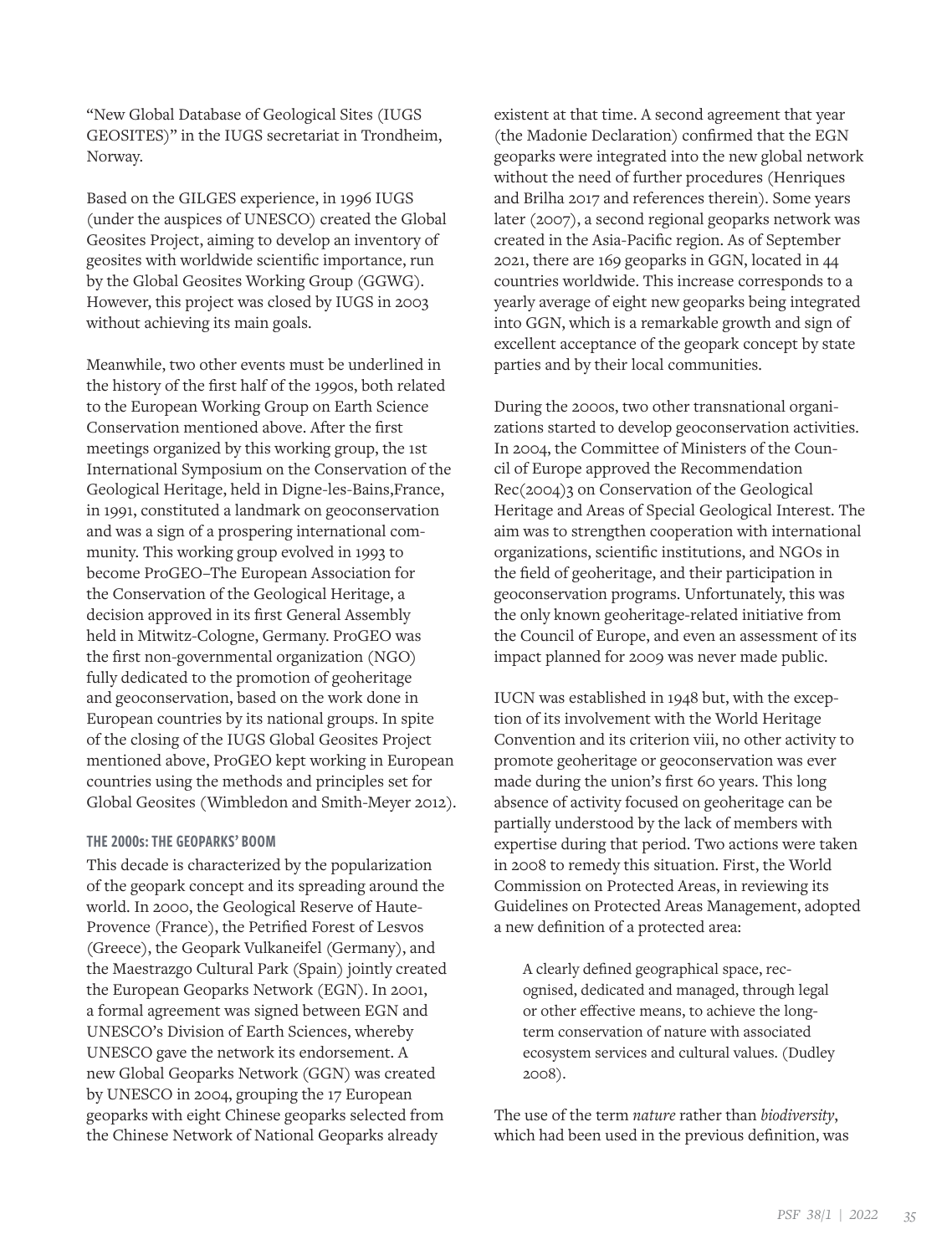a breakthrough in IUCN to recognize abiotic and as well as biotic features and processes. Second, and in order to trigger the activity inside IUCN, the Commission on Geological Heritage of the Geological Society of Spain became a full IUCN member in March 2008. Soon after, two other georelated organisations joined as members: The Spanish Society for the Defence of Geological and Mining Heritage and ProGEO. Since that time these three members have joined to present motions to the IUCN General Assemblies that, when approved, have been converted into IUCN resolutions (Table 1).

Besides these resolutions, many others have included amendments proposed by these three organizations, in order to make explicit references to geodiversity and geoheritage, when appropriate.

The 2000s closed with a very relevant initiative to strengthen the recognition of geoconservation by the global scientific community. The ProGEO scientific journal *Geoheritage* began publication in 2009. As of September 2021, almost 600 high-quality papers covering all continents have been published in *Geoheritage*, totaling about 73,000 downloads just in 2020.

THE 2010s: INSTITUTIONAL REINFORCEMENT OF GEOHERITAGE This decade is characterized by the strengthening of geoheritage under the institutional point of view. In 2015 UNESCO approved the International Geoscience and Geoparks Program (IGGP), an umbrella initiative comprising two activities: the already existent International Geosciences Program (IGCP) and the newly revised UNESCO Global Geoparks ([https://en.unesco.org/international-geoscience-and](https://en.unesco.org/international-geoscience-and-geoparks-programme)[geoparks-programme](https://en.unesco.org/international-geoscience-and-geoparks-programme)). After the first attempt in 2001 to create a geopark program, it was now possible to include the geopark concept in the strategies and objectives of UNESCO, giving geoparks a higher

international visibility. A UNESCO Global Geopark is a new label aiming to create a "mechanism of international cooperation by which areas of geological heritage of international value, through a bottom-up approach to conserving that heritage, support each other to engage with local communities to promote awareness of that heritage and adopt a sustainable approach to the development of the area." Two new regional geoparks networks were soon established: the Latin American and Caribbean Network (2017) and the African Network (2019).

On the IUCN side, 2013 was the year of the establishment of the Geoheritage Specialist Group (GSG) under the World Commission on Protected Areas (WCPA). IUCN has six commissions that are constituted by scientists and experts providing know-how and policy advice on conservation and sustainable development. WCPA is one of these commissions. WCPA's specialist groups are established to bring together commission members who can provide ongoing specialist expertise and leadership in topics that are IUCN priorities. GSG offers geoconservation expertise to the IUCN community and to the general society. The publication of guidelines to promote geoconservation in protected and conserved areas, included in the IUCN's Best Practice Protected Area Guidelines Series, is one of GSG's recent outcomes (Crofts et al. 2020).

To conclude the analysis of the 2010s, it is necessary to refer a new development under IUGS, the most relevant geoscientific organization in the globe. IUGS is organized into seven scientific commissions, one of them being the International Geoheritage Commission, established in 2016. The creation of this scientific commission is one more evidence of the rising recognition of geoconservation topics within the international geoscientific community.

Table 1. IUCN resolutions at the World Conservation Congress (WCC) directly related to geodiversity and geoconservation (including those passed in 2021).

| <b>WCC</b>      | Resolution no. | Title                                                                                |
|-----------------|----------------|--------------------------------------------------------------------------------------|
| 2008, Barcelona | 040            | Conservation of geodiversity and geological heritage                                 |
| 2012, Jeju      | 048            | Valuing and conserving geoheritage within the IUCN Programme 2013-2016               |
| 2016, Honolulu  | 083            | Conservation of moveable geological heritage                                         |
| 2021, Marseille | 074            | Geoheritage and protected areas                                                      |
| 2021, Marseille | 088            | Conservation of the natural diversity and natural heritage in mining<br>environments |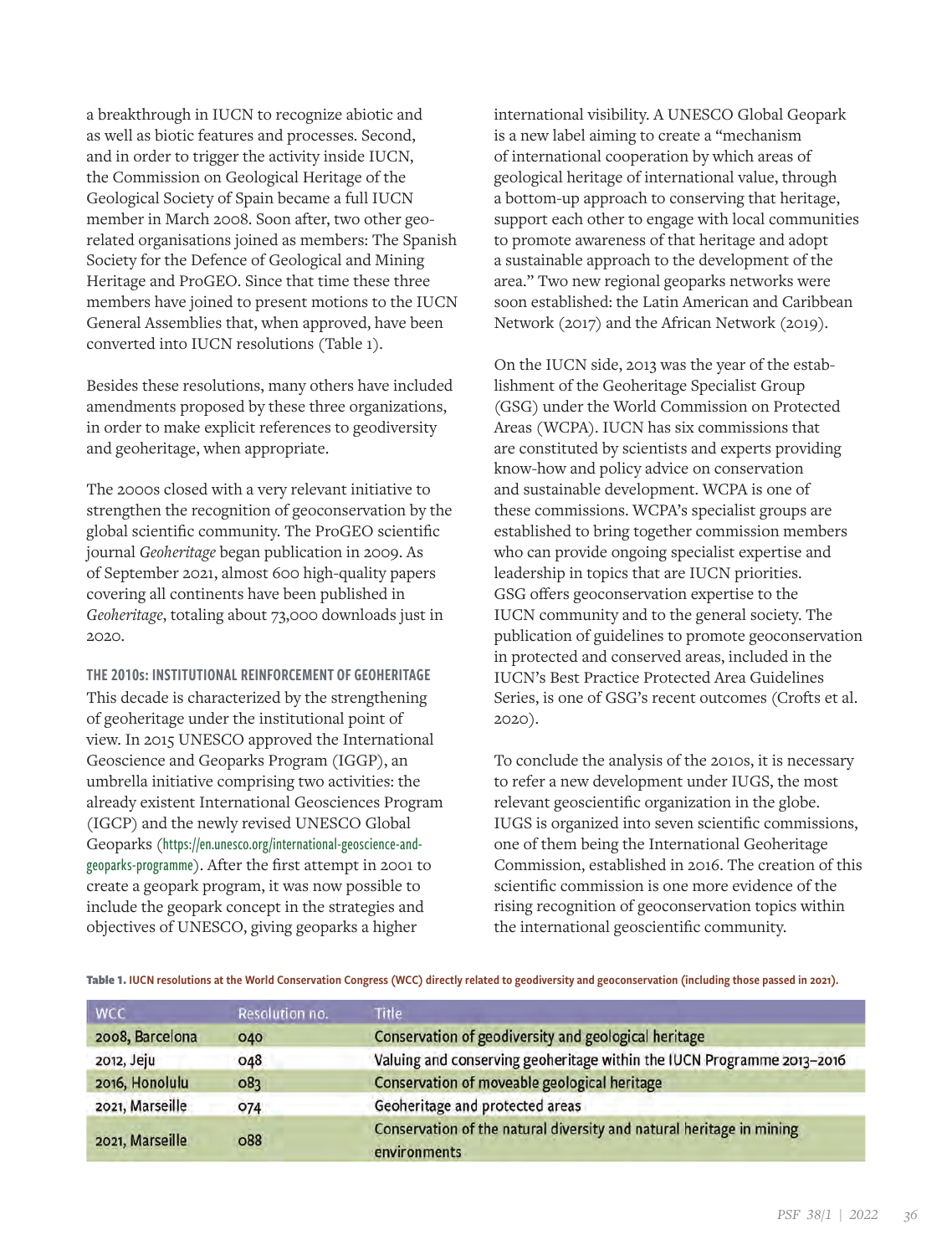#### FINAL CONSIDERATIONS

After this overview of the last half-century of geoconservation initiatives with global impact, it is important to underline three recent activities that are still in their early stages but have high potential to be included in a future history of the 2020s.

IUCN Resolution 074, passed at the 2021 World Conservation Congress (Table 1), requests the IUCN director general and WCPA to "support the development of a detailed study envisaging the establishment of a future IUCN initiative on Key Geoheritage Areas, as a complement to the existing Key Biodiversity Areas programme, in order to protect geoheritage sites of global conservation significance and move towards more integrated nature conservation." Presently, IUCN members and GSG are defining the methods, criteria, standards, and governance to be applied to Key Geoheritage Areas. This initiative can be a game-changer not only on the selection of the most important geoheritage at the international level, but also on the mobilization of national and local administrations, together with local communities for its conservation.

IGCP, together with IUGS, has supported collaborative research projects since 1972, under five topics: earth resources, global change, geohazards, hydrogeology, and geodynamic. For the very first time, a new special topic, geoheritage for sustainable development, was available as part of the 2020 call for proposals, and six new projects were approved under this theme. These new projects constitute excellent opportunities to further develop geoconservation (in a broad sense) across the globe.

The third ongoing initiative is based on a proposal made by the international geoscientific community to UNESCO for the establishment of an International Geodiversity Day (Brilha et al. 2021). This proposal was approved by the 211th session of UNESCO's executive board (21 April 2021) and a final decision to approve it was made in November 2021, during the 41st session of UNESCO's General Conference. So 6 October 2022 will go down in history as the first commemoration of International Geodiversity Day—an excellent opportunity each year to call the attention of the society to all aspects related to geodiversity, geoheritage, and geosciences in general.

The analysis here presented of the accomplishments achieved in the last 50 years suggests that there is a long way still to go. The work that started in 2008 inside IUCN needs to be strengthened because this organization has the capacity to influence national governments to implement new nature conservation policies. The very recent conversion of ProGEO from a European to an international organization might also help to raise awareness of national authorities in each country for the need to develop geoconservation strategies in a sound and definitive way.

#### ACKNOWLEDGMENTS

This work is supported by national funding awarded by FCT–Foundation for Science and Technology, I.P., projects UIDB/04683/2020 and UIDP/04683/2020. The author wishes to thank Roger Crofts for a critical reading and the English revision. A review paper like this one is based on a significant number of references. However, only a limited number of references could be listed due to editorial constraints.

# José Brilha

*Institute of Earth Sciences* **Pole of the University of Minho, Campus de Gualtar 4710-057 Braga, Portugal** [jbrilha@dct.uminho.pt](mailto:jbrilha@dct.uminho.pt)

# REFERENCES

Black, G. 1991. The European Working Group on Earth Science Conservation. *Bulletin de la Société Belge de Géologie* 100(3/4): 249–251.

Brilha, J., M. Gray, J. Matthews, and Z. Zwoliński. 2021. International Geodiversity Day: Developing a global outreach initiative. In *Building Connections for Global Geoconservation*. G. Lozano, J. Luengo, A. Cabrera, and J. Vegas, eds. X International Online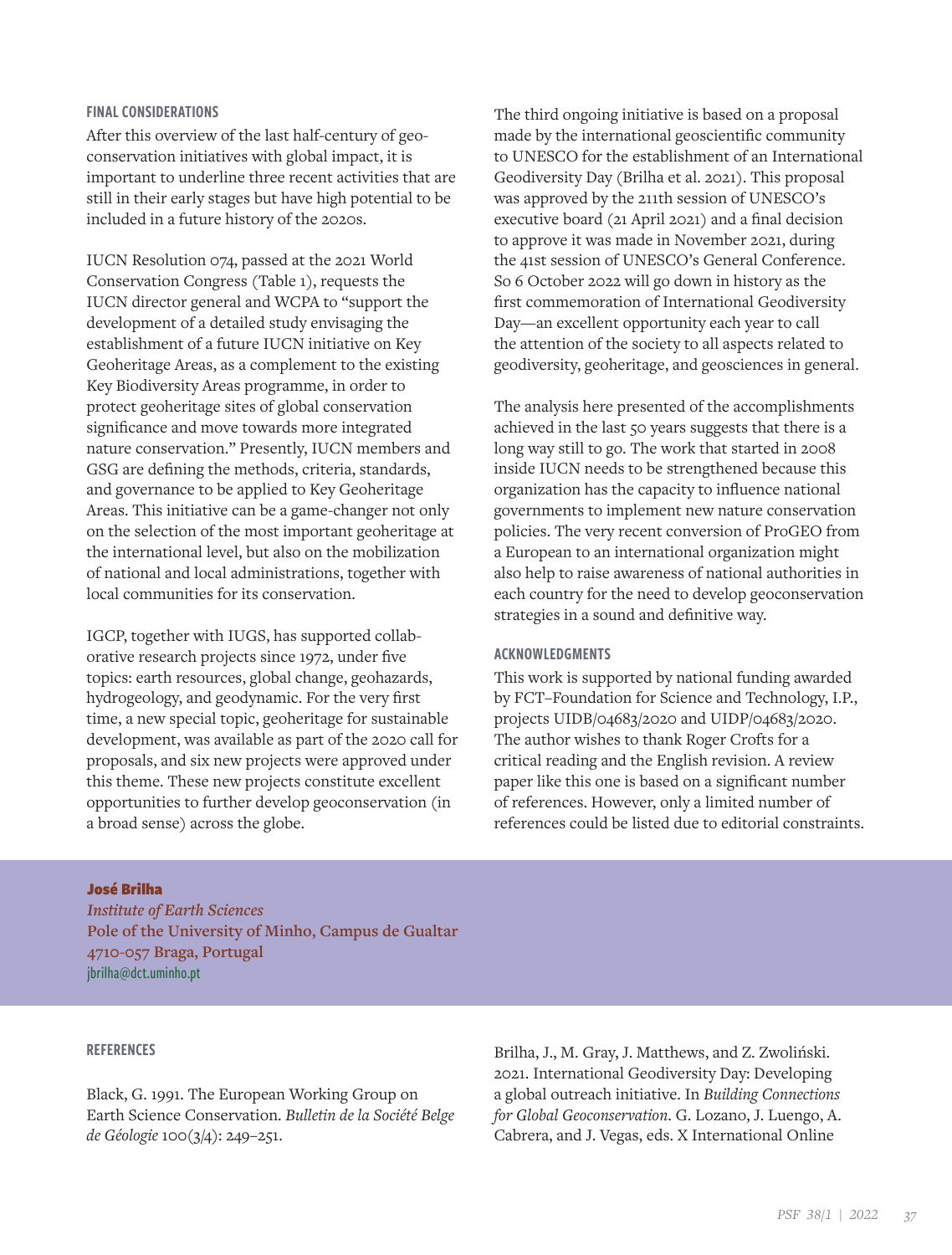ProGEO Symposium, IGME [Geological and Mining Institute of Spain], 127–128.

Burek, C.V., and C.D. Prosser, eds. 2008. *The History of Geoconservation*. Special Publications vol. 300. London: The Geological Society Publishing House.

Cowie, J.W. 1993. Report, Working Group on Geological and Palaeobiological Sites, a Cooperative Project of UNESCO, IUGS, IGCP and IUCN. World Heritage, Paris: UNESCO.

Crofts, R., J.E. Gordon, J. Brilha, M. Gray, J. Gunn, J. Larwood, V.L. Santucci, D. Tormey, and G.L. Worboys. 2020. *Guidelines for Geoconservation in Protected and ConservedAareas.* Best Practice Protected Area Guidelines Series no. 31. Gland, Switzerland: IUCN. <https://doi.org/10.2305/IUCN.CH.2020.PAG.31.en>

Dudley, N., ed. 2008. *Guidelines for Applying Protected Area Management Categories*. Gland, Switzerland: IUCN. <https://doi.org/10.2305/IUCN.CH.2008.PAPS.2.en>

Frey, M-L. 2012. Vulkaneifel, a role model for the European & Global Geoparks Network. Proceedings of the Contact Forum "Geoheritage, Geoconservation & Geotourism," Royal Flemish Academy of Belgium for Science and the Arts, 31–44.

Henriques, M.H., and J. Brilha. 2017. UNESCO Global Geoparks: A strategy towards global understanding and sustainability. *Episodes* 40(4): 349–355. <https://doi.org/10.18814/epiiugs/2017/v40i4/017036>

Mc Keever, P.J., and G.M. Narbonne. 2021. *Geological World Heritage: A Revised Global Framework for the Application of Criterion (viii) of the World Heritage Convention*. Gland, Switzerland: IUCN. [https://doi.](https://doi.org/10.2305/IUCN.CH.2021.12.en) [org/10.2305/IUCN.CH.2021.12.en](https://doi.org/10.2305/IUCN.CH.2021.12.en)

Monge-Ganuzas, M., C. Martínez-Jaraíz, A. Martínez-Ríus, L. Adrados, A. Belmonde, J. Brilha, L. Carcavilla, J. Coello, R. Castaño De Luis, E. Díaz-Martínez, A. Diez-Herrero, E. Fernández-Martínez, A. García De Celis, L. Gómez, R. Jiménez, A. Martínez-Graña, P. Ramil-Rego, F.J. Roldán, A. Salazar, C. Sanz De Galdeano, A. Obrador, A.B. Pérez, and M. Villalobos. 2018. *Introducción al patrimonio geológico de interés turístico de la Red Española de Reservas de la Biosfera*. M. Monge-Ganuzas, C. Martínez-Jaraíz, and A. Martínez-Ríus, eds. Madrid: Organismo Autónomo de Parques Nacionales.

UNESCO [United Nations Educational, Scientific, and Cultural Organization]. 1989. Preparation of a global indicative list of geological sites (including fossil sites). 13th Session of the World Heritage Committee, SC-89/CONF.004/INF.4. Paris: UNESCO.

UNESCO. 1990. Preparation of a global indicative list of geological sites (including fossil sites). 40th Session of the Bureau of the World Heritage Committee, CC-90/CONF.003/4: Paris.

Wimbledon, W.A., and S. Smith-Meyer, eds. 2012. *Geoheritage in Europe and its Conservation*. Oslo: ProGEO.